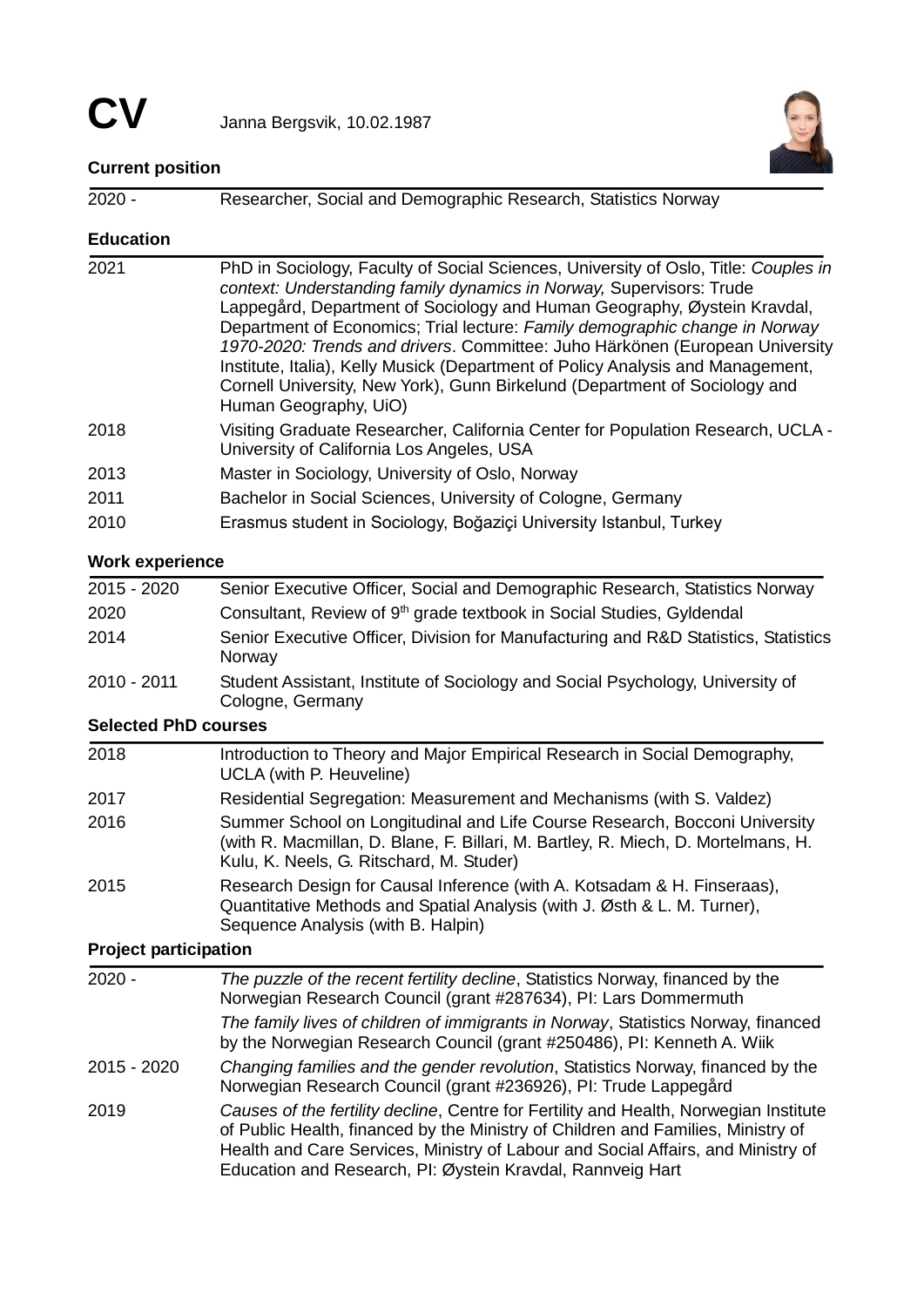# **Scholarships**

| 2018                    | Norwegian Research Council Overseas Research Grant for 6-month research<br>stay at the California Center for Population Research, UCLA             |  |
|-------------------------|----------------------------------------------------------------------------------------------------------------------------------------------------|--|
| 2013                    | Osloforskning scholarship for the master thesis: Social participation in the<br>neighborhood. A multi-level analysis of ethnic Norwegians in Oslo. |  |
| <b>Academic Service</b> |                                                                                                                                                    |  |

| $2021 -$    | Member of election committee, Norwegian Demographic Society                                                |
|-------------|------------------------------------------------------------------------------------------------------------|
| 2020        | Member of advisory reference group for fertility, Population projections 2020,<br><b>Statistics Norway</b> |
| 2016 - 2020 | Member of Board and Secretary, Norwegian and Nordic Demographic Society                                    |
| 2019        | Session chair, Nordic Demographic Symposium, Reykjavik                                                     |

Reviewer for *European Sociological Review, Population Research and Policy Review*

# **Publications**

- Can policies stall the fertility fall? A systematic review of the (quasi)experimental literature. (2021) *Population and Development Review,* forthcoming (with A. Fauske & R.K. Hart)
- Couples in context: Understanding family dynamics in Norway. (2021) *Series of dissertations submitted to the Faculty of Social Sciences, University of Oslo, No. 841*. http://urn.nb.no/URN:NBN:no-87769
- Parenthood and Couples' Relative Earnings in Norway. (2019) *European Sociological Review*, 36/2, p. 236-249. doi:10.1093/esr/jcz062 (with R.H. Kitterød & K.A. Wiik).
- Linking neighbors' fertility: Third births in Norwegian neighborhoods. (2020) *Comparative Population Studies*, 45, 359-394. doi:10.12765/CPoS-2020-21
- Forsørgermønstre blant par likestilling eller spesialisering? [Breadwinner practices gender equality or specialization?] (2016). *Søkelys på arbeidslivet*, 33/4, 379-402. (with R.H. Kitterød & K.A. Wiik).
- Befolkning (2021). [Population] *Økonomisk utsyn over året 2020.* Chapter 5, 94-109. Statistics Norway, Research Department. (with A. Syse, K. Sørlien, A. Tømmerås, N. M. Stølen)
- Protocol for 'Effects of policy effects on fertility: A systematic review of (quasi)experiments.' (2020) *SocArXiv,* doi:10.31235/osf.io/t8vsg. (With A. Fauske & R.K. Hart)
- A systematic review of the causal effects of public policies on birth rates in Europe, Northern America and Australia. (2019) *PROSPERO 2019* CRD42019134807. Retrieved from: https://www.crd.york.ac.uk/prospero/display\_record.php?ID=CRD42019134807 (With R.K.) Hart & A. Fauske)

# **Working Papers**

- Explaining residential clustering of fertility. (2020) *Discussion Paper No. 939*. Statistics Norway, Research Department. (With R. K. Hart & S. Cools).
- Policy effects on fertility: A systematic review of (quasi)experiments. (2020) *Discussion Paper No. 922*. Statistics Norway, Research Department. (With A. Fauske & R.K. Hart)
- Linking neighbors' fertility: Third births in Norwegian neighborhoods. (2019) *Discussion Paper No. 898*. Statistics Norway, Research Department.
- Parenthood and couples' relative earnings in Norway 2005-2014. (2018) *Discussion Paper No. 873*. Statistics Norway, Research Department. (With R.H. Kitterød & K.A. Wiik).

# **Unpublished manuscripts**

Women's relative income and the dynamics of marital and cohabiting unions. (With K. A. Wiik)

Couples' educational pairings and union dissolution: A comparison of marital and cohabiting unions. (With K. A. Wiik & L. Dommermuth).